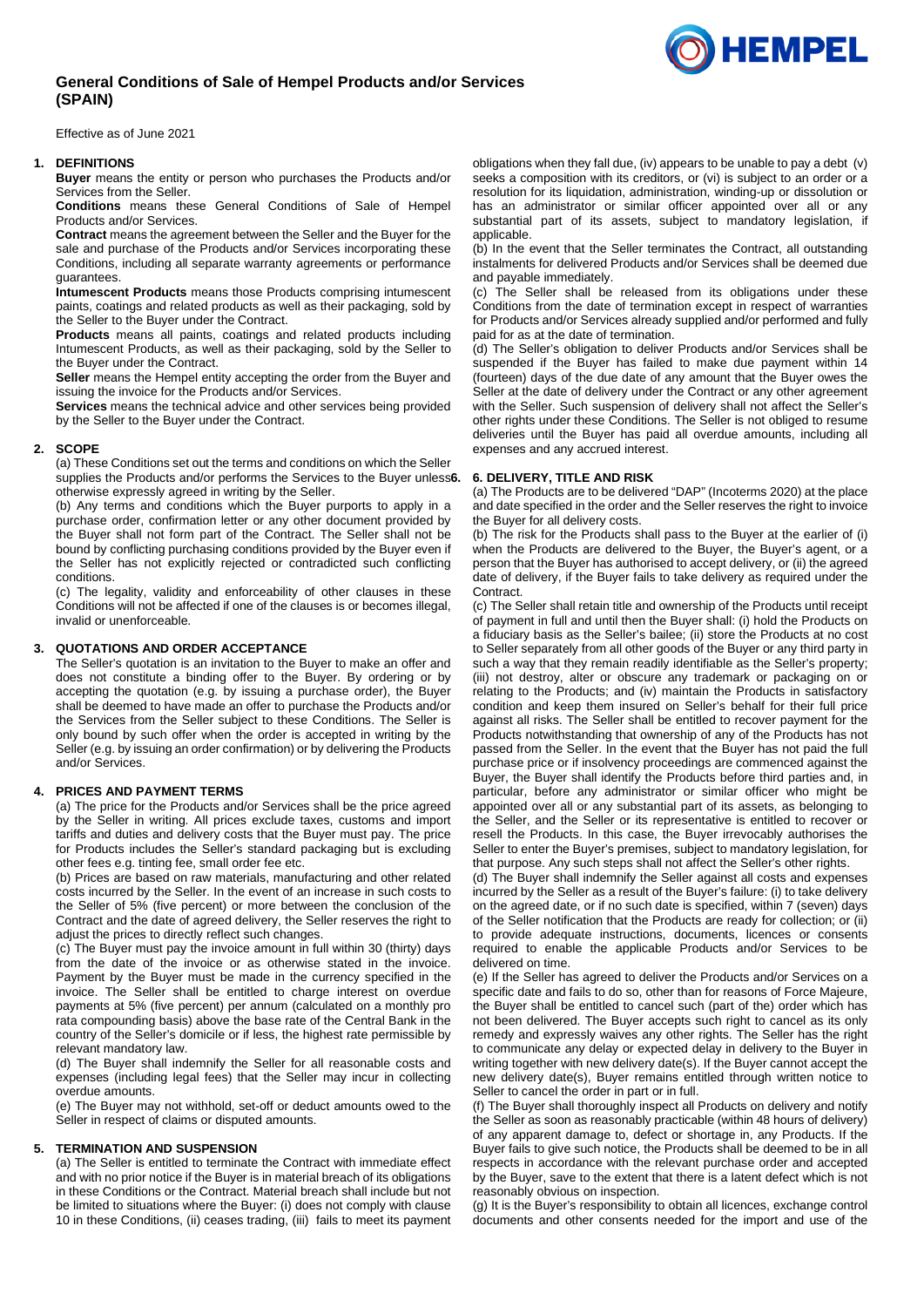

Products. The Buyer shall not be discharged from its obligations under these Conditions if the Buyer fails to obtain a licence or other consent(s).

## **7. 7. FORCE MAJEURE**

(a) The Seller is released from its obligation to deliver the Products and/or Services on the delivery date, if events beyond its reasonable control prevent the Seller from performing its obligations (Force Majeure). Should such events continue to prevent the Seller from performing its obligations for 60 (sixty) consecutive days, either party may cancel the Contract.

(b) The Seller may withhold, reduce or suspend delivery of the Products and/or Services to reasonably allocate its supply capacity between the Buyer and its other customers if Force Majeure prevents the Seller from delivering all the Products and/or Services and fully complying with orders from its other customers. In such event, the Buyer is entitled to cancel the undelivered order(s). This clause sets out the only remedies available to the Parties in the event of Force Majeure.

## **8. THE SELLER'S WARRANTY AND LIMITATIONS OF LIABILITY**

*The Seller's Liability for the Products* 

(a) In the event that a separate stand-alone Seller warranty for the Product forms part of or is issued in connection with the Contract by the Seller, then to the extent that a conflict exists between it and these Conditions, then the relevant terms of such stand-alone Seller warranty shall apply to the exclusion of this Clause.

(b) The Seller warrants that as at delivery and for the earlier of a period of 12 (twelve) months from the date of delivery or the expiration of the applicable shelf life, each Product will conform to the applicable Product Data Sheet and/or specification as at delivery and the Seller shall have no other liability under this Contract (express or implied), in tort or otherwise for the quality, performance, merchantability or fitness for any purpose of the Products.

(c) The Seller's warranty does not include defects or damage that occurs in areas that are not reasonably accessible through ordinary means of repair because of their shape or location. Nor does the Seller's warranty include damage which is caused by mechanical damage, welding or other heating, bacterial attack, pollution, electromechanical actions, damage during repair, deterioration beneath applied coatings or friction, except for ordinary wear and tear. The Seller is only liable under this warranty, if the Buyer (or where relevant, its subcontractor) has:

(i) prepared all surfaces before coating, coated the object correctly and maintained them after coating, all in accordance with the Product specifications and any guidance issued by Seller,

(ii) transported, stored, handled and used the Products in accordance with all information given to the Buyer by the Seller and any international customs of the trade,

(iii) made a written claim documenting the alleged defect in or damage to the Products within 10 (ten) days of the date when the Buyer first became aware or could reasonably have become aware of the defect or the damage,

(iv) allowed the Seller reasonable time and access to inspect the Products, the area of their application and allows the Seller to inspect any maintenance or other relevant records (which the Buyer must keep in accordance with good practice),

(v) complied with its obligations under these Conditions, including making timely payment of the purchase price, and

(vi) stopped using the Products as soon as the Buyer detected or could have detected the defect.

(d) For Intumescent Products, the Seller shall not be liable for breach of the warranty in this clause 8 if the applicable non-conformity arises:

(i) because the Buyer alters the relevant Intumescent Product, or mixes or uses it in conjunction with any unapproved substance,

(ii) in whole or in part, due to wilful damage, abnormal or highly variable environmental conditions; or

(iii) in whole or in part, due to any negligence, misuse of the relevant Intumescent Product, inadequate specification of coating thickness and/or critical/limiting temperature or inadequate or inappropriate surface preparation or coating application by any person other than the Seller or its agents.

(e) In the event of a breach of warranty under this clause 8, the Seller must at its own option, either replace the Product or refund the price of the defective Product in full. The Buyer is not entitled to any other remedy. The Seller may suspend subsequent deliveries of the Products or postpone corresponding dates of delivery accordingly until the validity of the Buyer's claim has been finally determined.

### *The Seller's Liability for Services*

(f) The Seller is only liable for technical advice, instructions and other information about the use of the Products or other services provided by the Seller or its representative if the Buyer can demonstrate that (i) the Seller has given the advice or services negligently in light of the information, equipment and knowledge available to the Seller at the time, and (ii) that the Buyer has suffered direct loss as a result.

### *The Seller's Liability for Services for Intumescent Products*

(g) The Seller shall have no liability for any advice or other service the Seller (or any of its employees, agents and sub-contractors) provides in relation to any Intumescent Product(s) for which the Buyer has not paid separately from any other Intumescent Product or Service, such free advice or service to be provided at the Seller's discretion and not to be relied upon by the Buyer.

(h) The Seller shall only be liable if such advice or service has been given negligently taking into account the information, equipment and knowledge readily available to the Seller at the time (including that provided by the Buyer), but the Buyer expressly acknowledges that the Intumescent Products may be used for uses outside of the scope of the Seller's knowledge or expertise; variations in environment, changes in procedures or use, or the extrapolation of data may cause unsatisfactory results; and that the Intumescent Products are intended for use by buyers having relevant skill and know-how in the proper use of such type of products.

#### *Limitation of Liability*

(i) The Seller's liability to the Buyer shall not exceed the invoiced price for the Products and/or Services, except that in respect of Intumescent Products (and related Services) only, if the remedies available under clause 8(e) are unenforceable under applicable law, Seller's liability shall in no event, exceed 2 (two) times the invoiced price.

(j) The Seller shall not be liable for any loss of profit or earnings, loss of time, loss of goodwill or loss of use of vessels, machinery or equipment. In no circumstances shall the Seller be liable for any special or consequential/indirect loss or damage whatsoever.

(k) The Seller shall not be liable for any infringement of a third party's intellectual property rights caused by the Buyer's use of the Products.

(l) Any exclusions or limitations of liability under these Conditions in favour of the Seller are agreed to be extended for the benefit of all companies and/or individuals within the Hempel Group.

(m) Subject to applicable law as regards liability for personal injury and death, the Buyer shall have no claim against the Seller, in contract or in tort, in relation to anything performed or delivered under the Contract unless the Seller has been notified in writing of such claims within 24 (twenty-four) months of delivery.

### **9. 9. INTELLECTUAL PROPERTY RIGHTS**

The Seller (or Hempel A/S) is and remains the owner of all intellectual property rights related to the Products and/or Services, including knowhow, patents, patent applications, inventions, trademarks, technical information, documentation, data as well as any copyright relating hereto. The Buyer does not acquire any rights to any intellectual property rights or other deliverables specifically developed by Seller to fulfil the Contract, such rights shall remain the exclusive property of the Seller (or Hempel  $A/S$ ).

## <span id="page-1-0"></span>**10. COMPLIANCE, EXPORT CONTROL AND SANCTIONS**

The Buyer undertakes that it is and shall in connection with this Contract, remain in compliance with applicable laws and regulations, including but not limited to those relating to anti-bribery and corruption, and sanctions provisions and export control regulations of the UN, US, UK and EU. If the Buyer is in breach of this clause 10, the Seller is entitled to either suspend or terminate the Contract at no liability or cost to the Seller.

#### **11**. **MISCELLANEOUS**

(a) The Buyer may not assign its rights and obligations under the **Contract.** 

(b) The Contract establishes neither a partnership nor a joint venture between the Seller and the Buyer, and neither of the parties shall be construed as partner or other business associate of the other.

(c) A waiver of any right or remedy under this Contract shall only be effective if given in writing and shall not be deemed a waiver of any subsequent breach or default.

(d) A person who is not party to this Contract shall have no rights under the Contracts (Rights of Third Parties) Act 1999, or similar applicable mandatory law, to enforce any term of this Contract.

### **12. CHOICE OF LAW AND JURISDICTION**

(a) Any dispute arising out of the Contract shall be governed, construed and enforced in accordance with the laws of England and Wales to the exclusion of any other law and without regard to any conflict of law principle.

(b) Any dispute shall be subject to arbitration by a sole arbitrator appointed and arranged by the London Court of International Arbitration ("LCIA") in accordance with the rules of arbitration procedure adopted